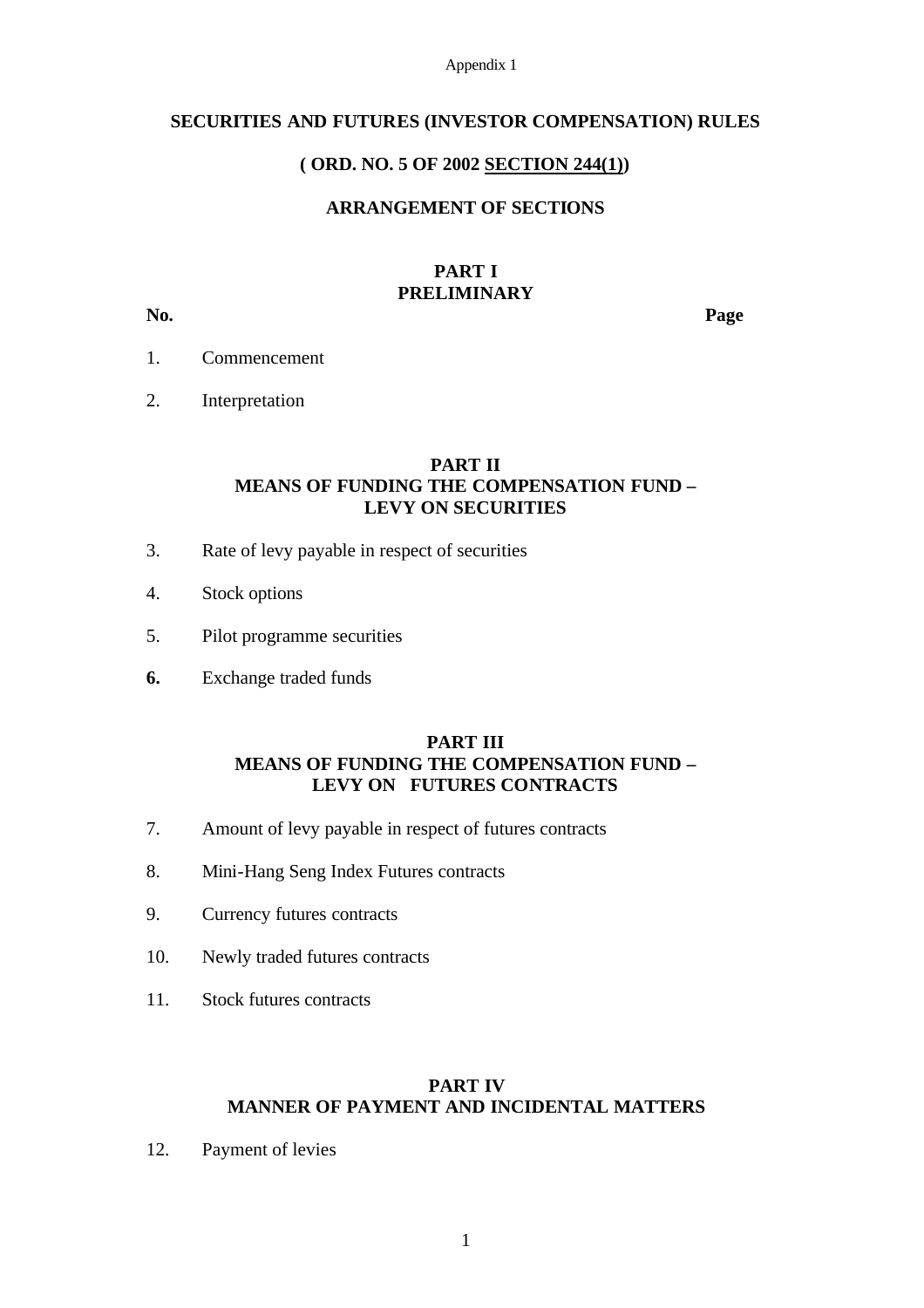#### Appendix 1

- 13. Exchange Company to collect and remit levy
- 14. Depositing levy pending remittance
- 15. Returns
- 16. Adjustment of remittance and returns
- 17. Late remittance charge
- 18. Records
- 19. Commission access to records
- 20. Report
- 21. Refund of levy
- 22. Notification of failure to pay levy
- 23. Request for information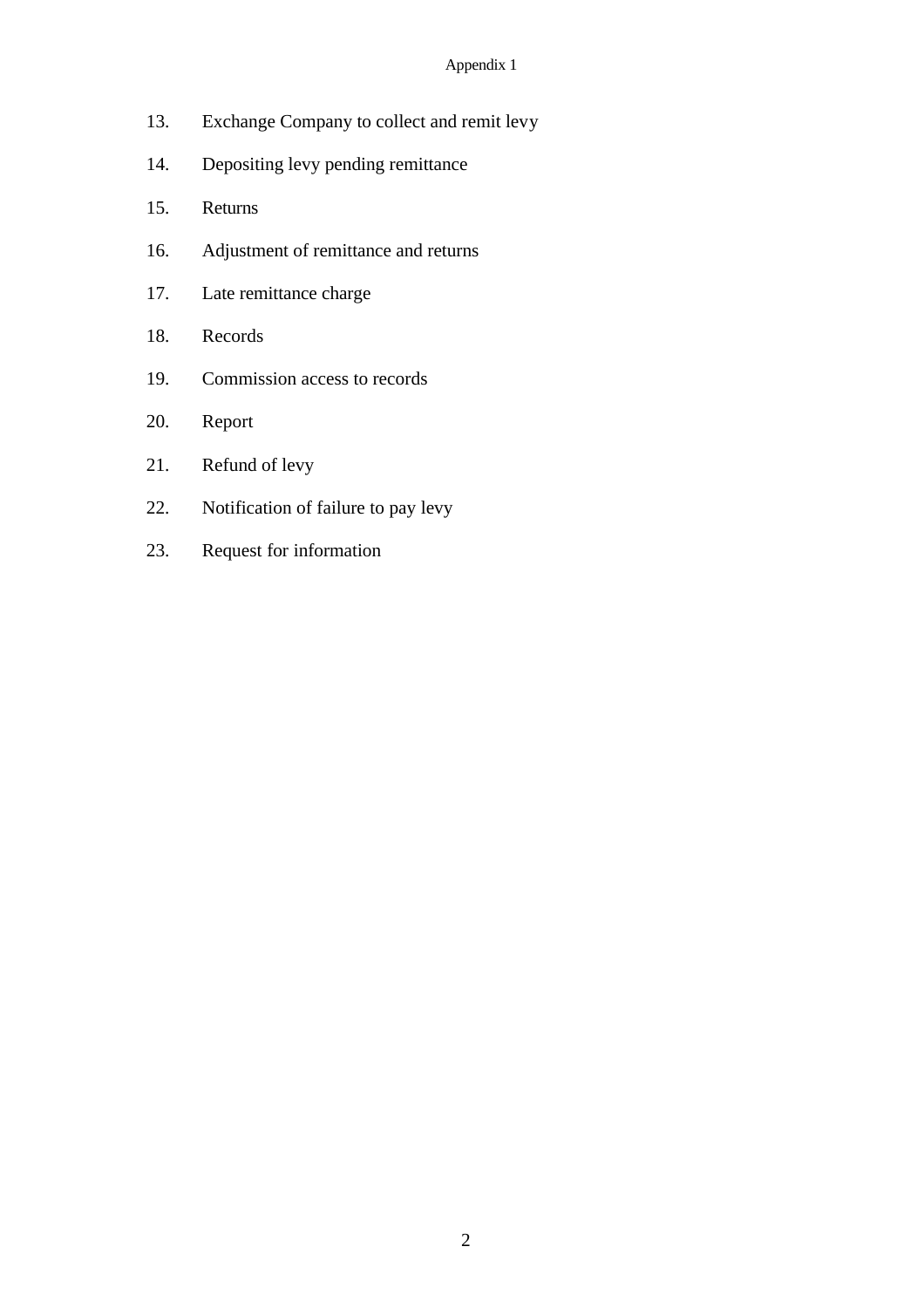Appendix 1

### **SECURITIES AND FUTURES (INVESTOR COMPENSATION) RULES**

(Made by the Chief Executive in Council under section 244(1) of the Securities and Futures Ordinance (No. 5 of 2002)

# **PART I**

### **PRELIMINARY**

#### **1. Commencement**

These Rules shall come into operation on the day appointed for the commencement of Part XII of the Securities and Futures Ordinance (No. 5 of 2002).

#### **2. Interpretation**

In these Rules, unless the context otherwise requires –

"currency futures contract" (  $\qquad \qquad$ ) means a futures contract in respect of currency;

"Exchange Company" (
) when used -

- (a) in relation to the levy imposed under Part II means the Stock Exchange Company;
- (b) in relation to the levy imposed under Part III means the Futures Exchange Company;
- "exchange traded funds" (  $\qquad \qquad$ ) means collective investment schemes that hold portfolios of securities which are designed generally to correspond to the price and yield performance of the underlying portfolio of securities with in kind creation and redemption facilities and which are listed or traded on a recognized stock market operated by the Stock Exchange Company as a single security;

"exchange traded funds market maker" (  $\qquad \qquad$ ) means any person who is registered as an exchange traded funds market maker by the Stock Exchange Company in accordance with the rules of the Stock Exchange Company;

"Mini-Hang Seng Index Futures contract" (  $\blacksquare$ ) means the stock index futures contract for which the contract specifications are set out in the rules of the Futures Exchange Company;

"new futures contract" (The same of the second in the second of the second of the second of  $\sim$ 

- (a) has been approved as such by the Commission under section  $20(2)(a)$ of the Ordinance; and
- (b) has not traded on a recognized futures market prior to the commencement of these Rules;
- "pilot programme" () has the meaning assigned to it by the rules of the Stock Exchange Company;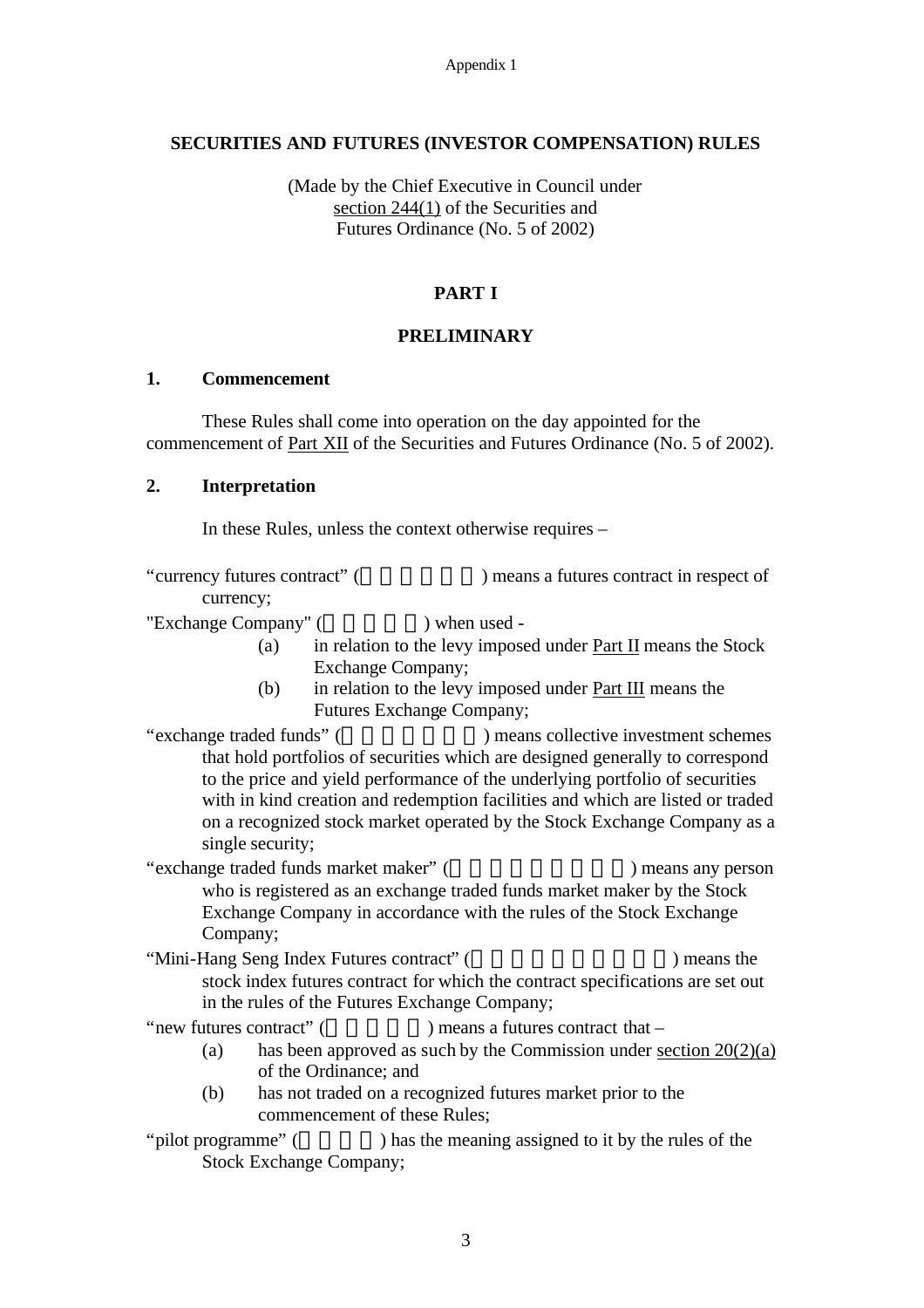"pilot programme market maker" (
) has the meaning assigned to it by the rules of the Stock Exchange Company;

"pilot programme securities" (  $\qquad \qquad$ ) means securities that are traded on a recognized stock market operated by the Stock Exchange Company under the pilot programme;

"relevant period" () means the period of 6 months commencing on the first day of trading in the new futures contract on a recognized futures market;

"remittance" ( ) means a remittance under section13;

"rules of the Futures Exchange Company"  $($ ) means the rules –

(a) of the Futures Exchange Company;

(b) made under section 23 of the Ordinance; and

(c) approved by the Commission under section 24 of the Ordinance;

"rules of the Stock Exchange Company"  $($   $)$  means the rules –

(a) of the Stock Exchange Company;

(b) made under section 23 of the Ordinance; and

(c) approved by the Commission under section 24 of the Ordinance;

"stock futures contract" (  $\qquad \qquad$ ) means a stock futures contract for which the contract specifications are set out in the rules of the Futures Exchange Company.

# **PART II**

# **MEANS OF FUNDING THE COMPENSATION FUND – LEVY ON SECURITIES**

# **3. Rate of levy payable in respect of securities**

Subject to sections 4, 5 and 6, for the purposes of the compensation fund, a levy is payable to the Commission -

(a) by a seller on the sale; and

(b) by a purchaser on the purchase,

of securities which is recorded on a recognized stock market or notified to a recognized exchange company under its rules at the rate of 0.002% of the consideration .

# **4. Stock options**

For the purposes of the compensation fund, the rate of levy that is payable -

(a) by a seller on the sale; and

(b) by a purchaser on the purchase,

of a stock option which is recorded on a recognized stock market or notified to a recognized exchange company under its rules is 0% of the consideration.

# **5. Pilot programme securities**

For the purposes of the compensation fund, the rate of levy that is payable by a pilot programme market maker on his sale or purchase in such capacity of pilot programme securities which is recorded on a recognized stock market or notified to a recognized exchange company under its rules is 0% of the consideration.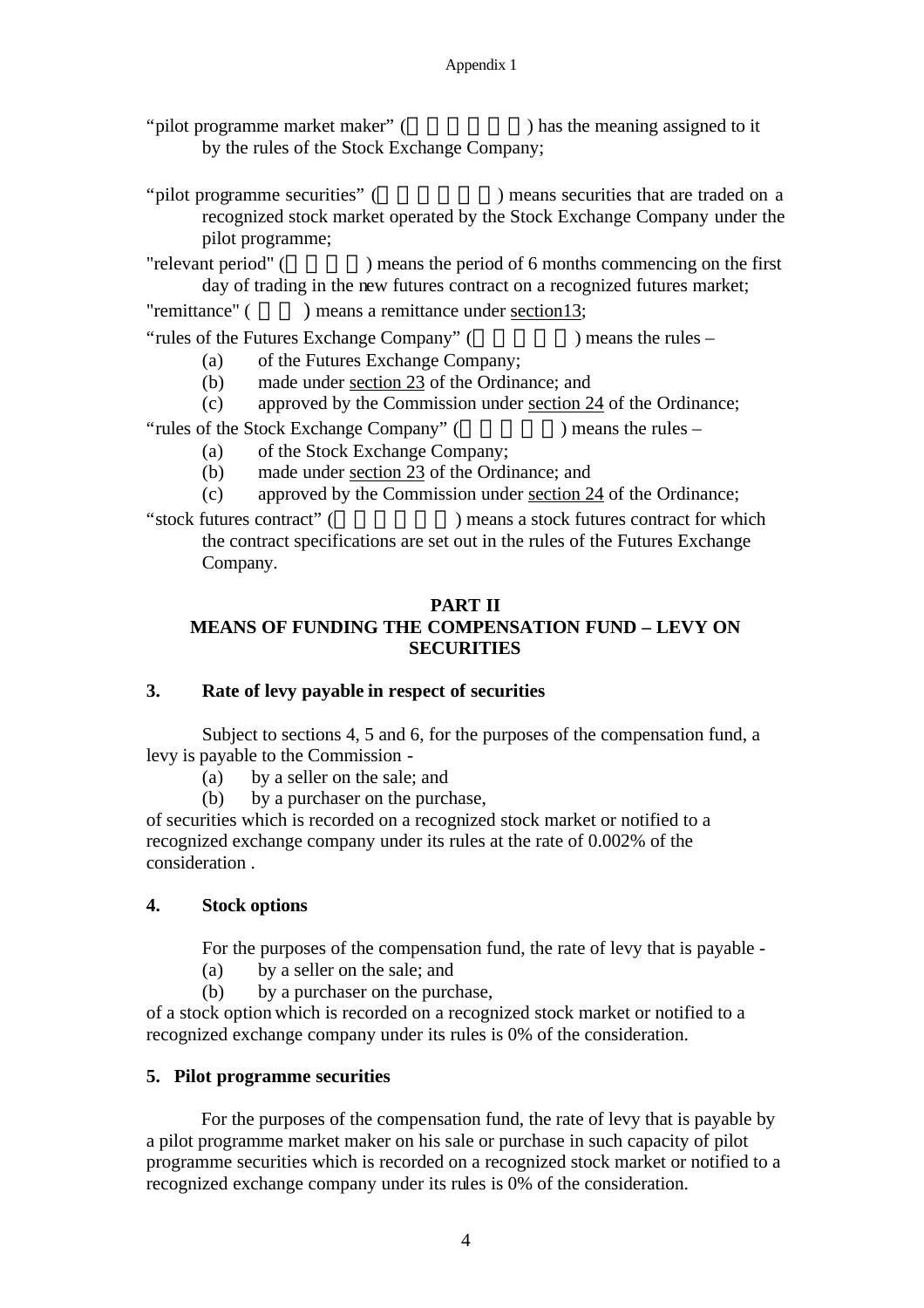# **6. Exchange traded funds**

For the purposes of the compensation fund, the rate of levy that is payable by an exchange traded funds market maker on his sale or purchase in such capacity of shares in exchange traded funds which is recorded on a recognized stock market or notified to a recognized exchange company under its rules is 0% of the consideration.

### **PART III**

# **MEANS OF FUNDINGTHE COMPENSATION FUND - LEVY ON FUTURES CONTRACTS**

# **7. Amount of levy payable in respect of futures contracts**

Subject to sections 8, 9, 10 and 11, for the purposes of the compensation fund, a levy is payable to the Commission –

- (a) by a seller on the sale; and
- (b) by a purchaser on the purchase,

of a futures contract traded on a recognized futures market under its rules in the amount of \$0.50.

### **8. Mini-Hang Seng Index Futures contracts**

For the purposes of the compensation fund, the amount of levy that is payable to the Commission -

(a) by a seller on the sale; and

(b) by a purchaser on the purchase,

of a Mini-Hang Seng Index Futures contract traded on a recognized futures market is \$0.20.

### **9. Currency futures contracts**

For the purposes of the compensation fund, the amount of levy that is payable –

(a) by a seller on the sale; and

(b) by a purchaser on the purchase,

of a currency futures contract traded on a recognized futures market is nil.

### **10. Newly traded futures contracts**

For the purposes of the compensation fund, the amount of levy that is payable

-

- (a) by a seller on the sale; and
- (b) by a purchaser on the purchase,

during the relevant period of a new futures contract traded on a recognized futures market is nil.

### **11. Stock futures contracts**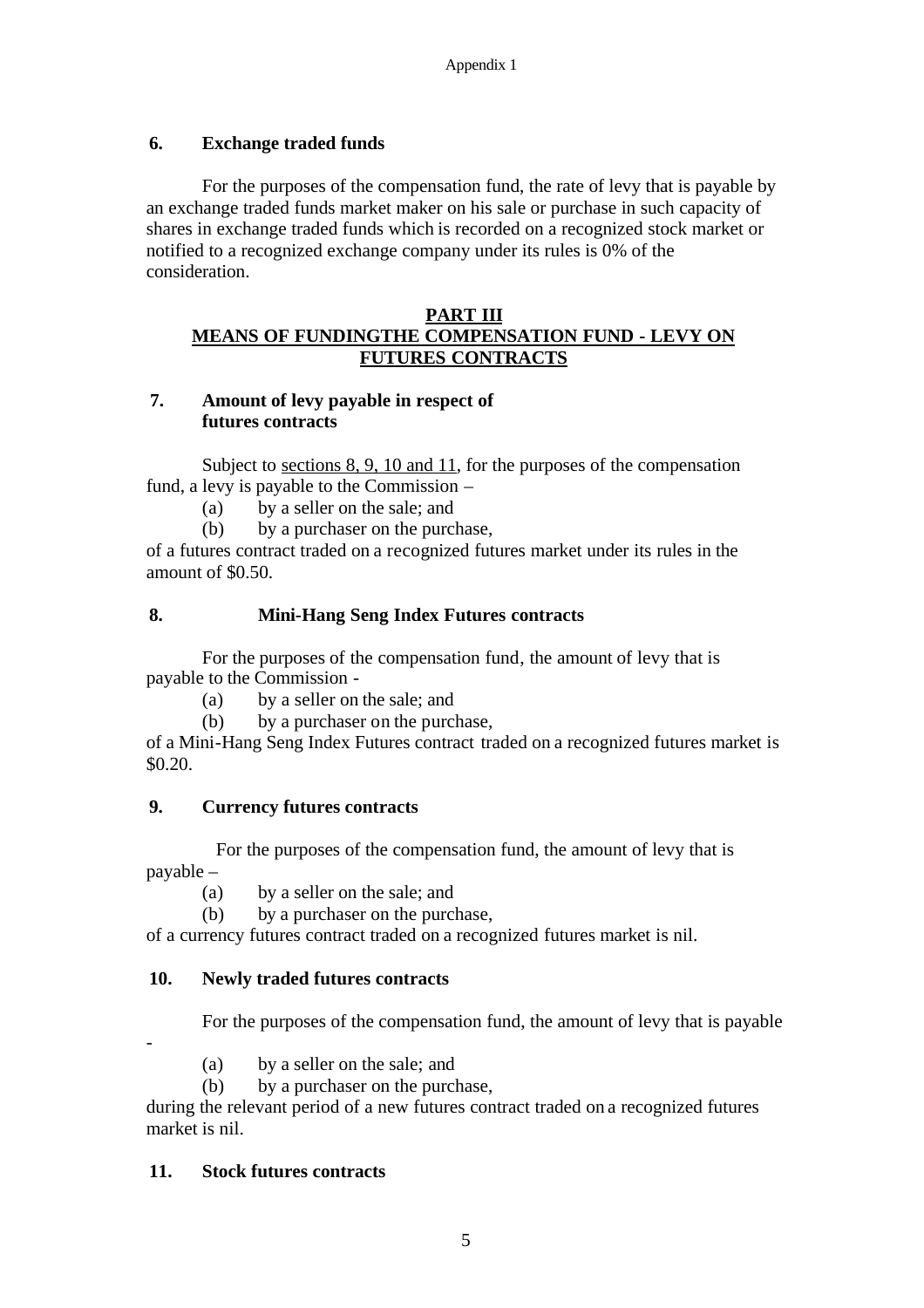For the purposes of the compensation fund, the amount of levy that is payable

- (a) by a seller on the sale; and
- (b) by a purchaser on the purchase,

of a stock futures contract traded on a recognized futures market, or an option on such a contract traded on a recognized futures market, is \$0.20.

### **PART IV MANNER OF PAYMENT AND INCIDENTAL MATTERS**

### **12. Payment of levies**

–

(1) A person who is liable to pay a levy under these rules must pay the levy in such manner as may be prescribed from time to time in the rules of the Exchange Company as approved by the Commission under section 24 of the Ordinance.

(2) The amount of any levy payable under this section is recoverable as a civil debt due to the Commission.

# **13. Exchange Company to collect and remit levy**

The Exchange Company must collect the levy paid to it and, subject to section 21, remit the same to the Commission by paying it - -

- (a) into such bank account as may be specified by the Commission; and
- (b) on the 15th day of the month following the month of the collection of the levy, or where the 15th day is not a working day, on the next working day.

#### **14. Depositing levy pending remittance**

Pending remittance to the Commission of levy collected by the Exchange Company in accordance with section 13, such levy must -

- (a) be deposited as soon as practicable in a bank within the meaning of the Banking Ordinance (Cap. 155); and
- (b) subject to section 15, be held by the Exchange Company on behalf of the Commission until remitted.

#### **15 Returns**

(1) Within 7 days after the date of each remittance of levy the Exchange Company must furnish to the Commission a return relating to the remittance.

- (2) A return furnished under subsection (1) must
	- (a) be in such form as may be specified by the Commission;
	- (b) be signed by a director of the Exchange Company authorized by the Exchange Company either generally or specifically for that purpose; and
	- (c) contain such information as may be specified by the Commission.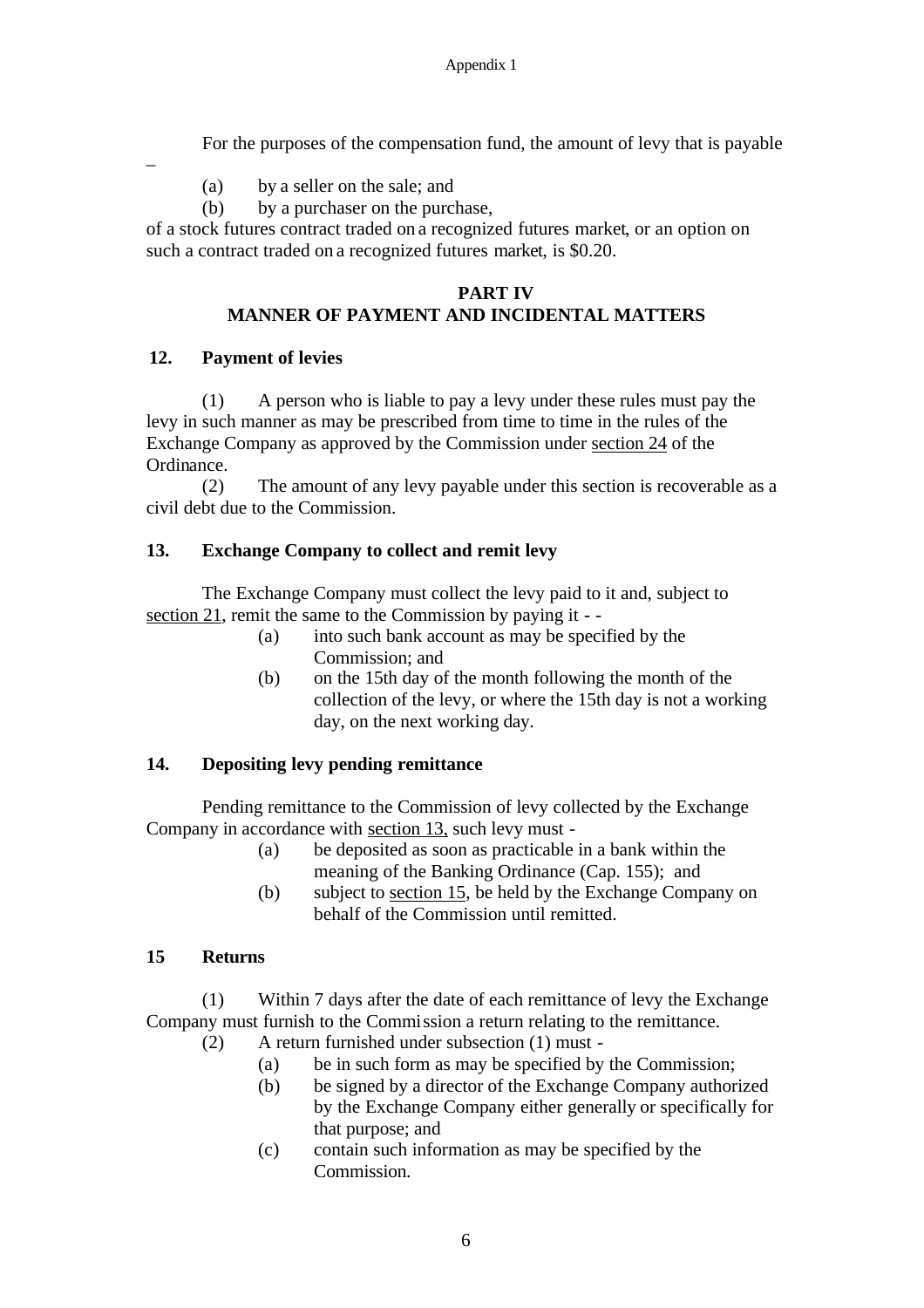## **16 Adjustment of remittance and returns**

A return or the amount of remittance to which it relates may be adjusted to reflect any deduction made during the month covered by it or any error in a previous return or remittance.

## **17 Late remittance charge**

(1) If the Exchange Company fails to remit the levy when required under these Rules, it is liable to pay to the Commission a late remittance charge of 2% above the best lending rate of The Hongkong and Shanghai Banking Corporation Limited, calculated on a daily basis until such remittance is made.

(2) The amount of the late remittance and the late remittance charge payable under subsection (1) is recoverable as a civil debt due to the Commission.

### **18 Records**

The Exchange Company must keep proper records of all transactions relating to the collection, deduction, refund and remittance of the levy.

#### **19. Commission access to records**

For the purpose of ascertaining whether the Exchange Company is complying or has complied with any provision of these Rules, a person authorized in writing by the Commission may at any reasonable time, upon production of his authority, inspect and make copies of the records kept under section 18.

#### **20. Report**

(1) Subject to subsection (3), the Exchange Company must furnish to the Commission -

- (a) within 1 month after 31 March in each year or such longer period as may be specified by the Commission;
- (b) a report certifying that the returns furnished under section 15 relating to all remittances made in respect of the 12 months ending on 31 March in that year are correct and in accordance with these Rules.
- (2) The report furnished under subsection (1) must be
	- (a) in such form as may be specified by the Commission;
	- (b) prepared and certified by the auditor appointed by the Exchange Company under the Companies Ordinance (Cap. 32); and
	- (c) at the expense of the Exchange Company.

(3) The first report furnished under subsection (1) must deal with returns furnished in respect of all remittances made on or before 31 March 2003.

# **21. Refund of levy**